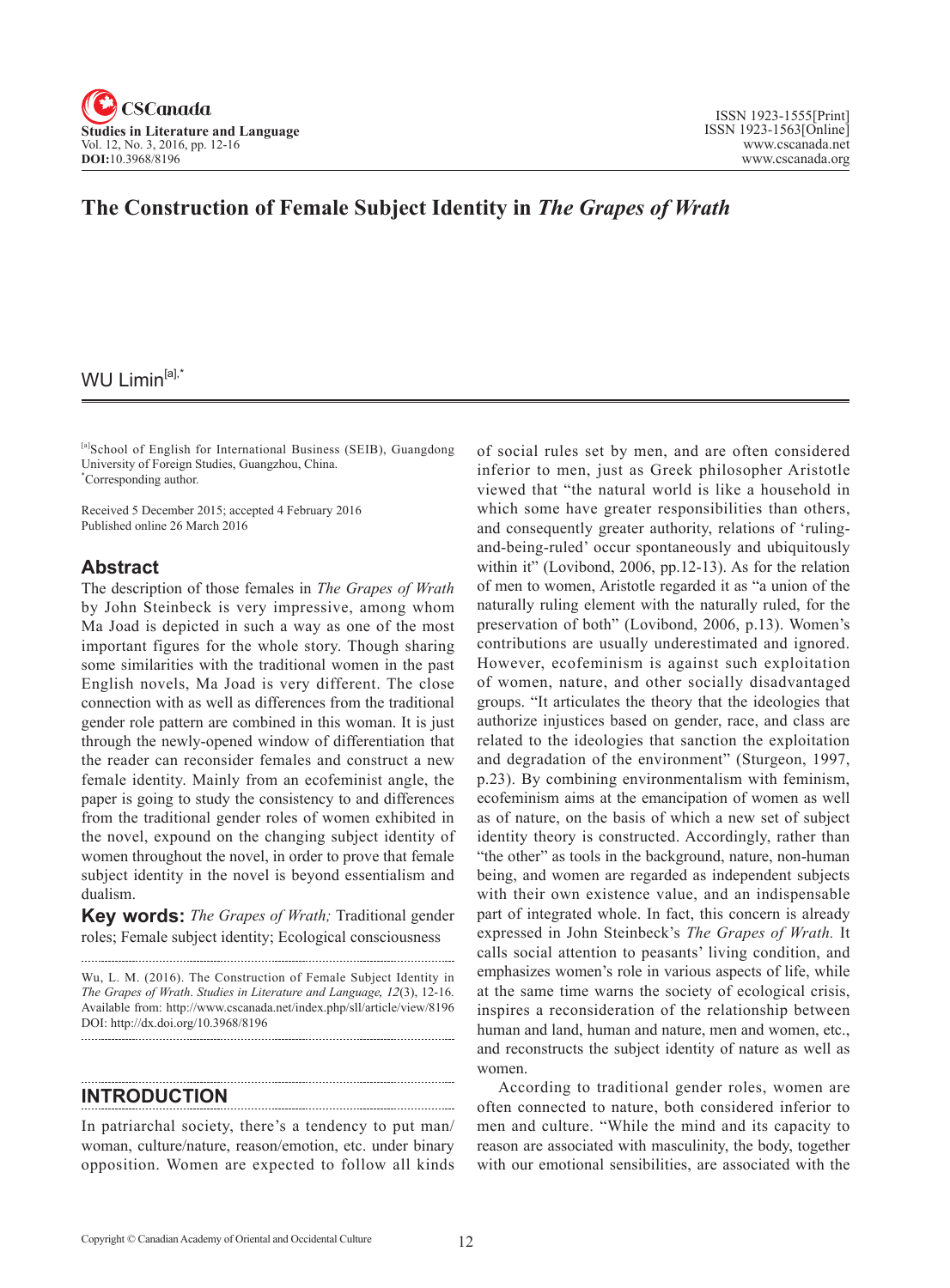feminine" (James, 2006, p.29) . Feminity is interpreted as being emotional, dependent, obedient, passive, mindless, fragile, caring, nurturing, domestic, etc., while masculinity is granted with such features as being rational, independent, aggressive, smart, tough, sociable, etc., which exhibit a strong control and manipulation over nature and women. However, as to the construction of female subject identity, the ecofeminists will never efface the differences by classifying women and nature as the same and consistent unity, nor overemphasize the differences between human and nature so as to rule nature. The ecofeminists acknowledge the consistency of women to nature as well as the differences between them. *The Grapes of Wrath* is such a typical text that female subject identity is reconsidered and reconstructed. While admitting the consistency of women to nature, the novel discloses the differences between women and nature. On one hand, in terms of consistency, a case in point is that female personal pronouns are used in place of nature and other things. For instance, the males in the novel mostly use "she" or "her" in their references to land, cave, pork, car, parts of car, and incidents, etc. Another example is that the description of nature in the novel often contains feminine features, such as "The full green hills are round and soft as breasts" (Steinbeck, 1992,  $p.362$ ).<sup>1</sup> On the other hand, in terms of differences, the construction of Ma Joad's subject identity, which is different from the traditional gender pattern, underscores the differences between women and nature, but never denies the consistency of women to nature and traditional gender roles. The novel reveals the living condition and social status of American country women and other women of the lower class in the 1930s, esp. represented by Ma Joad. Although there are already a lot of researches in the novel domestically and abroad, there're still not enough researches on the female subject identity from an ecofeminist angle. Through the depiction of these women characters with a consistency to the traditional gender pattern and some differences from the traditional gender roles as well, the subject identity of women breaks the wall of "essentialism" and "dualism". Mainly from an ecofeminist angle, the paper is to study the connection with and differences from the traditional gender roles of women exhibited in the novel, expound on the changing subject identity of women throughout the novel, in order to prove that female subject identity in the novel is beyond essentialism and dualism.

# **1. THE CONSTRUCTION OF FEMALE SUBJECT IDENTITY CONSISTENT TO TRADITIONAL GENDER ROLES**

In the novel, Ma Joad's subject identity shares some characteristics with traditional gender roles. The feminity has formed through women's interactions with nature and society. The consistency of traditional gender roles is mainly exhibited from the following aspects:

Firstly, Ma Joad and some other women characters are responsible for house chores and duties as expected by traditional gender roles. The spot where Ma Joad first appears in the novel is a kitchen, in which she is busy preparing breakfast for the family. The conversations between Ma and other characters often happen during the time when she is doing housework. In fact, women's duty in endless housework is socially stereotyped in some sense— "But the theme of limitlessness within the ethics of care emerges once we attend precisely, to the cynical and interminable nature of such service: 'A woman's work is never done', or as Simon de Beauvoir observes, it is such as to condemn the worker to 'immanence' because of the continual need to repeat actions such as feeding and cleaning" (Lovibond, 2006, p.21). The universal living condition of women at that time is revealed in the novel through Tom, Ma's eldest son. "'Women's always tar'd,' said Tom. 'That's just the way women is, 'cept at meetin'once an'again'" (p.113). Women are expected to be devoted to their family. The mother image under the pen of Steinbeck is just like this. Through the whole story, it's Ma who mainly takes care of cooking, cleaning, washing, and etc.. On the way to the west, she keeps on mentioning the wash tub that can't be taken along, which not only reflects her habitual devotion to her family, but also comprises a part of female subject identity. Actually, apart from Ma, some other female figures also shoulder similar house duties, such as Sairy Wilson, the woman the Joads meet on the way, who voluntarily assists them with their supper preparation while Ma helps Pa to bury the grandfather. Another example is that on the next morning when the Joads arrive in the Weedpatch Camp, Tom was wakened up by some sound from a young woman working at the stove, with a baby on her crooked arm. "And the girl moved about, poking the fire, shifting the rusty stove lids to make a better draft, opening the oven door; and all the time the baby sucked, and the mother shifted it deftly from arm to arm. The baby didn't interfere with her work or with the quick gracefulness of her movements" (p.303). Here Steinbeck sings highly of women's contribution to the family life by detailing their movements in the housework. Traditionally it is often taken for granted that women exhaust themselves in doing house chores, but the novel calls our attention to women's hard endeavor, invokes our reconsideration of women's value in both family and society, and inspires a reconstruction of female subject identity.

 $<sup>1</sup>$  All the quotations from the novel is from the version: Steinbeck,</sup> John. *The Grapes of Wrath.* New York: Penguin Books, 1992; hereafter the quotations from the novel will be only marked by page number.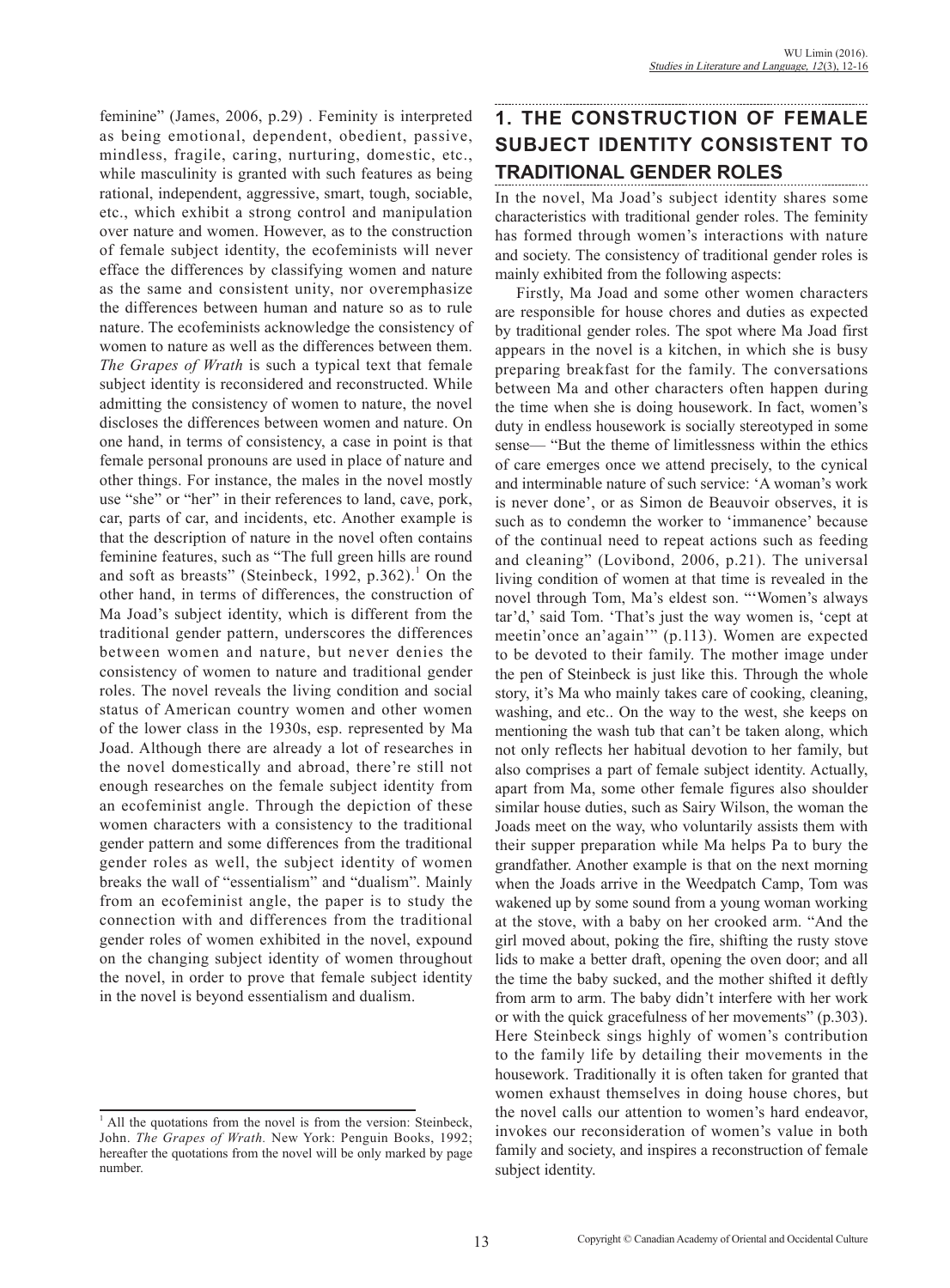Secondly, Ma Joad and some other female characters treat people with generosity, sympathy and care. Ma insists on bringing the preacher Casy along to California despite the limited room and food in the truck. She tries her best to offer other people as much assistance as possible. For example, she provides the Wilsons with some food and money. Another example is that when the Joads arrive in California, they first pause in Hooverville, where Ma worries not only about her own big family's food shortage, but also about other strangers. That's why she feels helpless when she can't give a hand to those starving children around. "I dunno what to do. I got to feed the fambly. What'm I gonna do with these here?" (p.269) The extremely limited food can help partly to fulfil her duty to her family, but can far insufficiently help in her sympathy for strangers. In addition, Rosasharn, Ma's daughter, generously saves a starving-to-death stranger with her own milk in spite of a cruel fact that she just gave birth to a still-born child. Ma Joad and her daughter reach agreement on assisting the dying man. "And the two women looked deep into each other. The girl's breath came short and gasping. She said 'Yes.' Ma Smiled. 'I know you would. I knowed!'" (p.475) Rosasharn finally

loosened one side of the blanket and bared her breast… "There!" She said. "There." Her hand moved behind his head and supported it. Her fingers moved gently in his hair. She looked up and across the barn, and her lips came together and smiled mysteriously (p.476).

The whole novel ends here, which contains huge significance. Breast feeding is one of the vital attributes of women in raising the offspring. Women's milk sustains life and connotes mother love. Just as nature continuously provides human beings with abundant resources, women contribute constantly their own power to human's existence. The consistency of women to nature is confirmed here. Besides, Rosasharn's milk saves a stranger man rather than sustaining her still-born baby. On one hand, Steinbeck praises women's generosity, fraternity and care for others; on the other hand, the novelist longs for a harmonious relationship between men and women, one human and another, man and society. Rosasharn's mysterious smile resonates with her earlier "sly smile" (134). Through the two different smiles, we can find that Rosasharn already surpasses the former self, and becomes more strong, optimistic, and humanitarian. The salvation of the stranger in some sense compensates the loss of her baby. Through helping others, she finally finds her own value and female subject identity.

## **2. THE CONSTRUCTION OF FEMALE SUBJECT IDENTITY DIFFERENT FROM TRADITIONAL GENDER ROLES**

Despite the consistency of women's characteristics to the traditional gender pattern, the differences from the traditional gender roles are tremendously impressive in the novel. The differences enhance as the story develops. From those differences, a very "untraditional" female subject identity is presented. The differences can be found mainly from the following aspects:

Firstly, Ma Joad is depicted as being calm, wise, brave, rational and decisive, which according to traditional gender roles, are usually the traits of masculinity. Reason is considered superior to emotion. These seemingly advantages of men are possessed by a woman in the novel. Therefore, the traditional view of "essentialism" and "dualism" are subverted, and a new female subject identity is established. For example, at the start of the novel, Ma unexpectedly sees her eldest son Tom returning home after several years' separation. Exhilarated as she is, Ma consciously controls her emotion in time so as to relax the atmosphere. "Then she knew, and her control came back, and her hand dropped" (p.78). In reality, the calmness is of great necessity for the family in such a turbulent environment, as it's said, "But better than joy was calm. Imperturbability could be depended upon. And from her great and humble position in the family she had taken dignity and a clean calm beauty" (p.78). A second example can be found in Ma's timely rational prevention of Tom's impulsive violence responding to the insult from a rude soldier on duty. "Tom stiffened. His hand crept down to the floor and felt for the jack handle. Ma caught his arm and held it powerfully" (p.292). Ma's calmness and rationality form a sharp contrast to Tom's impulse and sentiment. On top of that, another example also shows Ma's wisdom, courage and decisiveness. When the Joads are crossing the desert near California, the grandma passes away just beside Ma in the truck. In order not to stop the whole family (including her pregnant daughter and two young children) in so dangerous a desert, Ma holds the death news to herself, and lies beside the dead grandma. When they are passing an Agricultural inspection station, an officer orders them to unload all the stuff in the truck, in which case the corpse will be discovered and they will definitely be stuck in the desert for a long time. At this critical moment, Ma comes up with an idea. She claims to the officer that there's a sick old lady in the truck waiting to see a doctor, and swears that they have no seeds or fruits or vegetables, etc.. Finally, they are allowed to pass without unloading the truck and being delayed. As we can see, Ma bravely takes the responsibility and composedly handles the accident with wisdom and decisiveness, which are much far from such traditional gender roles of women as dependence and mindlessness. The subject identity of Ma Joad subverts the old pattern of feminity and establishes a new type of female subject identity.

Secondly, the differences from traditional gender roles can be found from the varying interaction pattern between Ma Joad and the male figures on their way to California and in their living there. At the beginning of the story, Ma, like the other women, is silent behind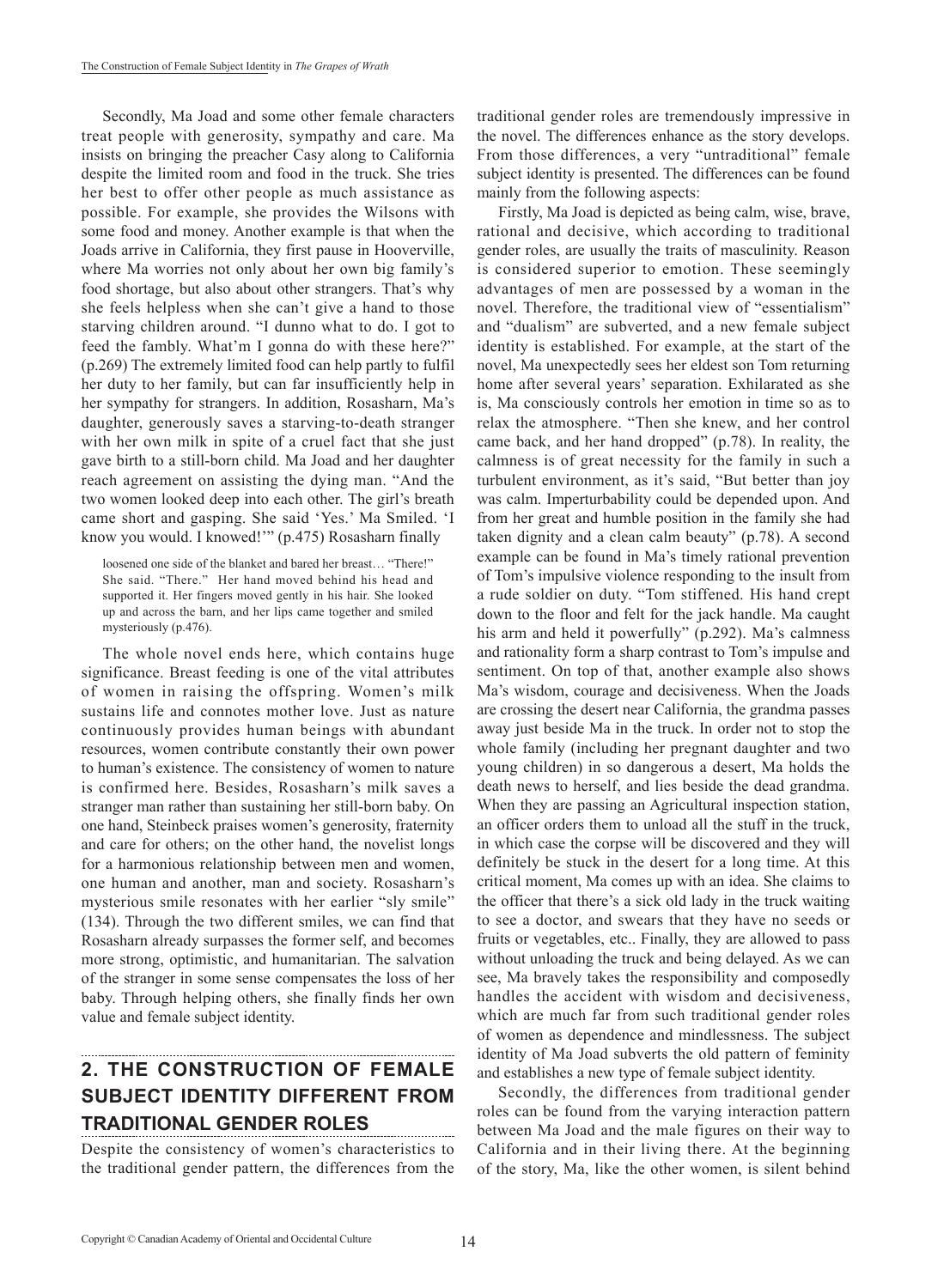men. A general picture of women's living condition and social status at that time is presented. "The women and the children watched their men talking to the owner men. They were silent" (p.33). Like the children, women have no say in the important negotiation. They are left silent in the background, and passively wait for the negotiation result. At the family meeting of the Joads before they set out, the seat arrangement very well exemplifies the family status of women. As the nominal family head, the grandpa sits on the running board of the truck, facing his two sons—Pa Joad and Uncle John, who just squat there. It puts, "That was the nucleus" (p.104).Then the third male generation—Tom, Connie and Noah stroll in and squat, forming a half-circle with Grandpa in the opening. Ma, Granma, Rosasharn stand behind the squatting men. The children Ruthie and Winfield hop beside the women. The seat arrangement reveals on one hand that women and children are always together, for fostering children is a social expectation on women at that time; on the other hand that Ma and other women are put inferior to all male adults in terms of family and social status.

However, the situation changes gradually as the family moves toward west. The variation of environment brings about a variation of man-and-woman-interaction pattern, and thus a variation of women's family status and discourse right. On their way to California, the old pattern of life is totally broken up, and too many new things break in. Take the relationship between Ma and Pa for instance. Ma's first serious "revolt" breaks out when the car of the Wilsons driven by her younger son Al breaks down. Her eldest son Tom suggests that Al drive the family and the Wilsons in their own truck, leaving him and Casy to fix the car and catch them later. Pa agrees. Nevertheless, Ma objects strongly for fear that Tom would be separated from them again. "Pa was amazed at the revolt" (p.176). When Pa tells Ma "we made up our mind" (p.176), he doesn't include Ma or any other females into the "we". Women are supposed to follow the decisions made by men. However, Ma doesn't give up but goes on threatening that she won't go unless Pa whips her, and that she will take revenge then.

The whole group watched the revolt. They watched Pa, waiting for him to break into fury… And Pa's anger did not rise, and his hands hung limply at his sides. And in a moment the group knows that Ma had won. And Ma knew it too. (p.176)

Pa is at a loss when facing an unprecedented rebellion from Ma. Then Ma continues her reasoning with other males such as Tom and Uncle John. At last, Ma wins the negotiation, just as it is said "She was the power. She had taken control" (p.177). Women are no longer left behind men as background, but stand forward to have a say and even redirect a decision. However, a detail deserves our attention. During the whole "revolt", Ma holds a jack handle in her hand. The jack handle acts not only as a weapon to guarantee her safety, but also a weight to strengthen her power and her rights. As we can see, there's never an easy way for women to gain their rights and rebel against traditional rules and gender roles.

Ma's influence booms more and more in the later family decision-makings, such as whether to move out of the Weedpatch camp to look for jobs in Marysville, what shall they do after Tom revengefully kills the murder of the preacher, how to treat the love between Al and Anggie, etc. The variation of men-and-women relationship is directly mentioned by Pa—"Pa sniffled. 'Seems like times is changed,' he said sarcastically, 'Time was when a man said what we'd do. Seems like women is tellin' now…'" (p.368). Finally, Pa accepts the new situation as he says, "Funny! Woman takin' over the fambly. Woman sayin' we'll do this here, an' we'll go there. An' I don' even care" (p.442). As we can see, the interaction pattern between men and women changes with the westward process going on. Ma's female identity is gradually more and more different from the traditional gender roles. She walks from the back to the front. A new subject identity comes into being. Furthermore, a more harmonious and mutually-respectful relationship is established between the two genders. It's like what called for by ecofeminist Val Plumwood—"sensitivity to other members of our ecological communities"; "others as active presences and ecological collaborators in our lives", and etc. (Plumwood, 2000, pp.69-70).

### **CONCLUSION**

To sum up, the depiction of women characters, mainly represented by Ma Joad, goes beyond the wall of "existentialism" and "dualism". Besides consistency to the traditional gender roles, there're many differences from the traditional gender pattern. Women are not only devoted, dutiful, generous, and caring, but calm, rational, wise, brave, and decisive. Facing the great change in environment, women outdo men in many ways, just as Ma Joad says "woman can change better'n a man… woman got all her life in her arms. Man got it all in his head" (p.442). From the earlier silence to the latter gain of negotiation rights and even "leadership" in the end, the female subject identity of Ma Joad is under reconstruction. Therefore, to some extent, the westward process is a process of constructing a new subject identity, as a result of which, Steinbeck presents the reader with a broader and deeper understanding of women than the past.